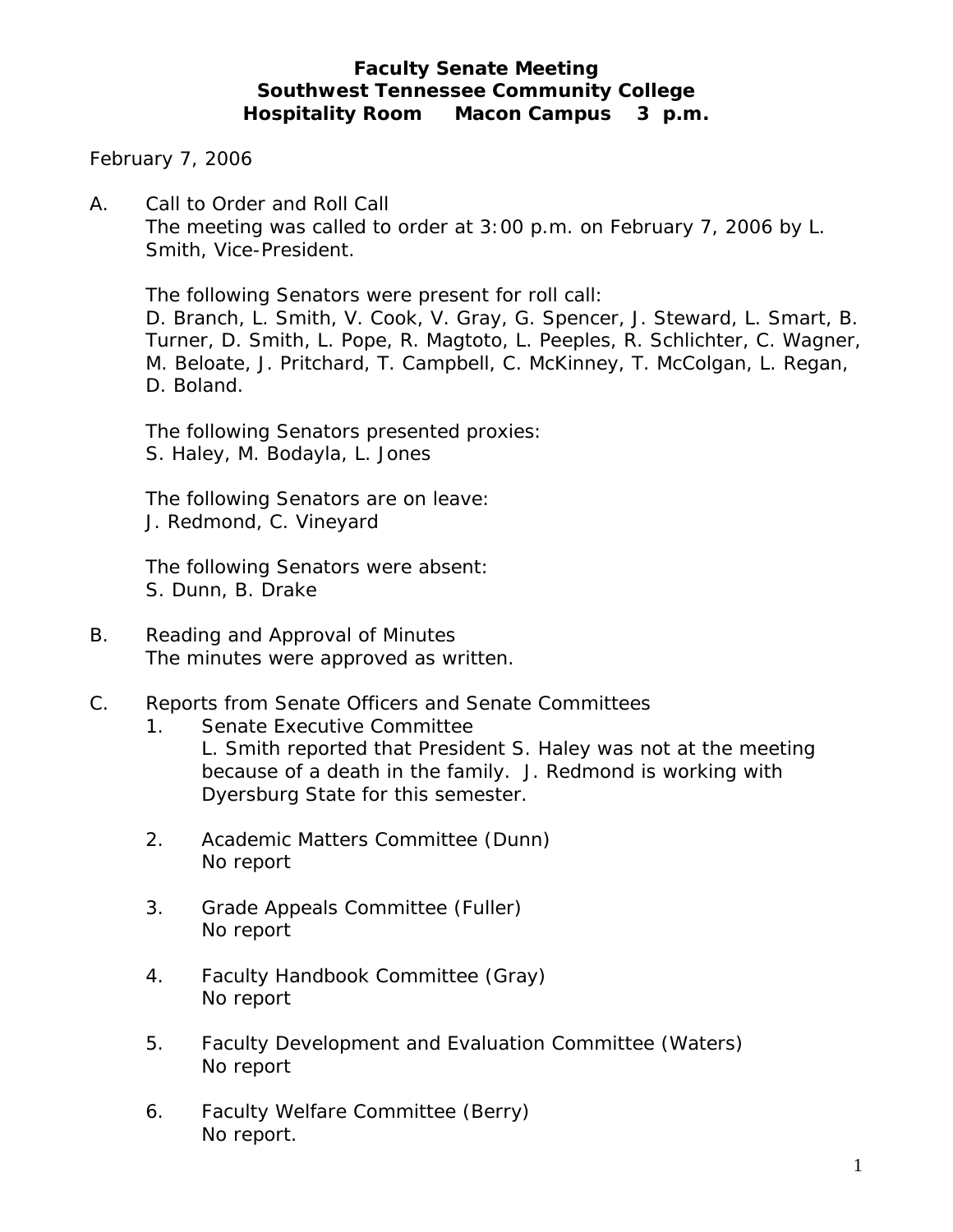- 7. Senate Scholarship Committee (Smith) L. Smith indicated that work will begin later this spring to select Scholarship recipients.
- 8. Ad Hoc Committees
	- a. Merit Pay Committee T. McColgan T. McColgan reported that she will follow up with P. Thomas regarding whether merit will be tied to the evaluation system.

 The following are College Standing Committees with specific Senate relationships:

- 9. Curriculum Committee (Boswell) No report
- 10. Promotion and Tenure Committee This committee has been meeting. Recommendations will be made tomorrow.
- 11. Readmission Appeals Committee No report
- 12. Zero Based Budget Committee L. Smart L. Smart reported that this committee is meeting weekly. STCC has selected 12 schools to be in our peer group. The committee is compiling information from this peer group to be used in devising budgets. TBR has selected a peer group as well, but it doesn't really fit STCC.
- D. Unfinished Business
	- 1. Marketing J. Redmond No additional information on marketing.
	- 2. Evaluation Tool for Department Heads S. Haley L. Smith stated that she and S. Haley had received a memo from Dr. Miller that P. Thomas has made recommendations on the Evaluation Tool. This issue will be discussed with Administration soon.
	- 3. Follett Bookstore Issues S. Haley No report.
	- 4. Spam Mail Issues S. Dunn No report.
	- 5. Student Discipline Issues S. Haley No report.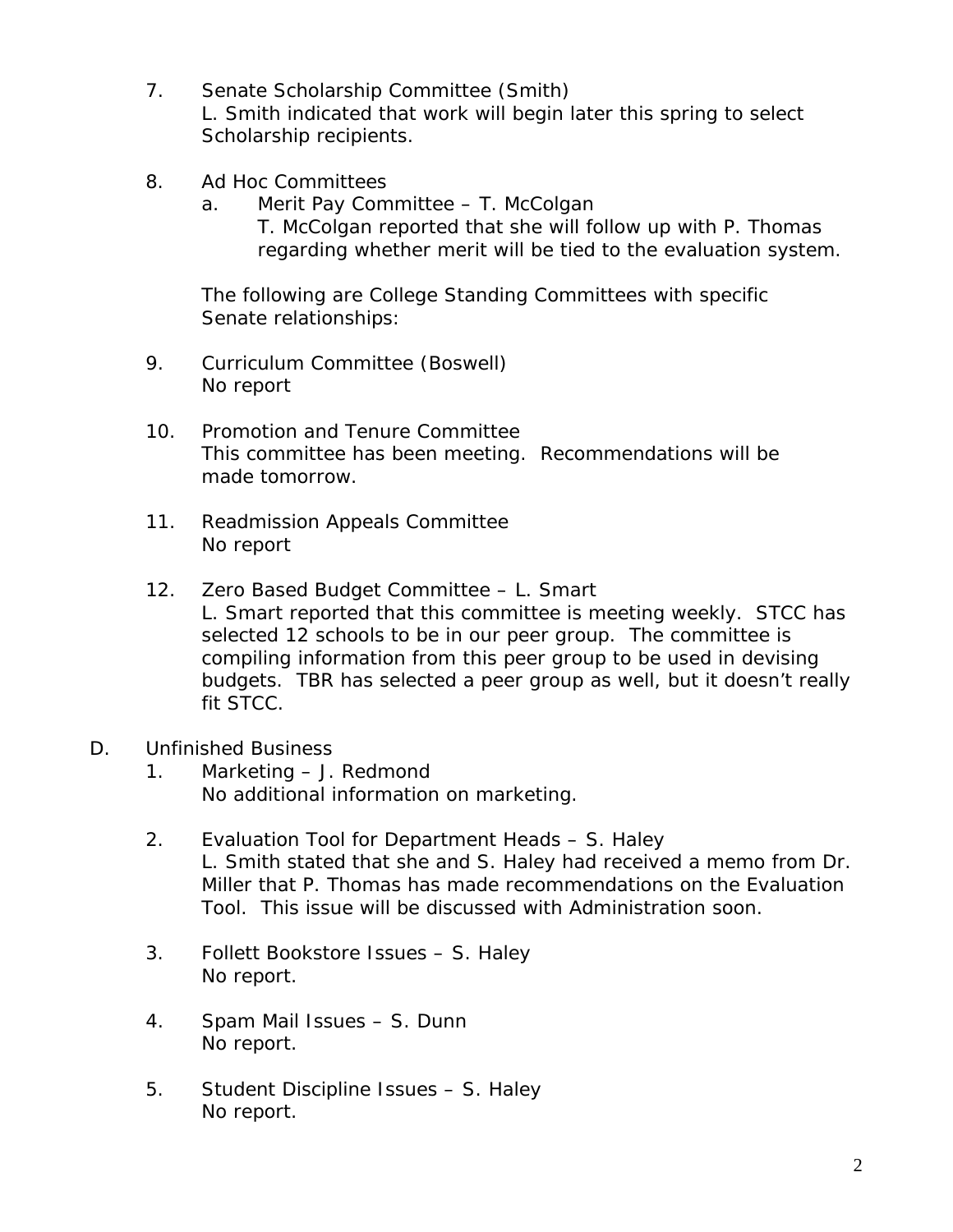6. Student Notification of Incomplete Grades

L. Pope received an email from Thalia Wilson regarding "I" grades. She stated that "Students are notified that they must contact their instructor of record to complete the work before the "I" grade turns into an "F" grade. These letters go out midway through the semester."

After much discussion, L. Smart moved that "Admissions and Records should send two notices to students who have received "I" grades. The first notice should be approximately 2 weeks into the next term and then again approximately 6 weeks before the end of the term in which the grade will become an F." D. Branch seconded and the motion was passed. The Senate would also like Admissions and Records to only send a second letter to students who have not had the grade changed.

7. Copier problems

L. Smith asked if Senators were interested in afternoon training sessions for the new copiers? There seemed to be an interest for afternoon training. L. Smith will follow up with D. Newberry to see if this is possible.

8. New Parking Lot

All faculty received a memo stating that the new parking lot across from the E- Building is available. You must pay \$30 for a UT decal. There are 50 spaces available. T. Campbell indicated that STCC students are parking in the lot without decals and are not receiving tickets.

Parking lots at the Fulton building on Macon as well as the lake front lot at Macon are also problem areas. The SEC will follow up on this issue to see who parks there, are students parking free and who enforces the rules for each lot. This is for both Macon and the new lot on Union.

L. Smart moved that the Faculty Senate ask Administration to enforce parking rules in the Fulton lot, Union lots and lake front lots. D. Branch seconded. The motion passed.

- 9. Update on Return of Faculty in January J. Redmond No report.
- E. New Business
	- 1. Senate Elections L. Smith

L. Smith gave out the tentative time lines for the elections. After discussion, it was decided that we would move the election date for Department Representatives to February 23rd.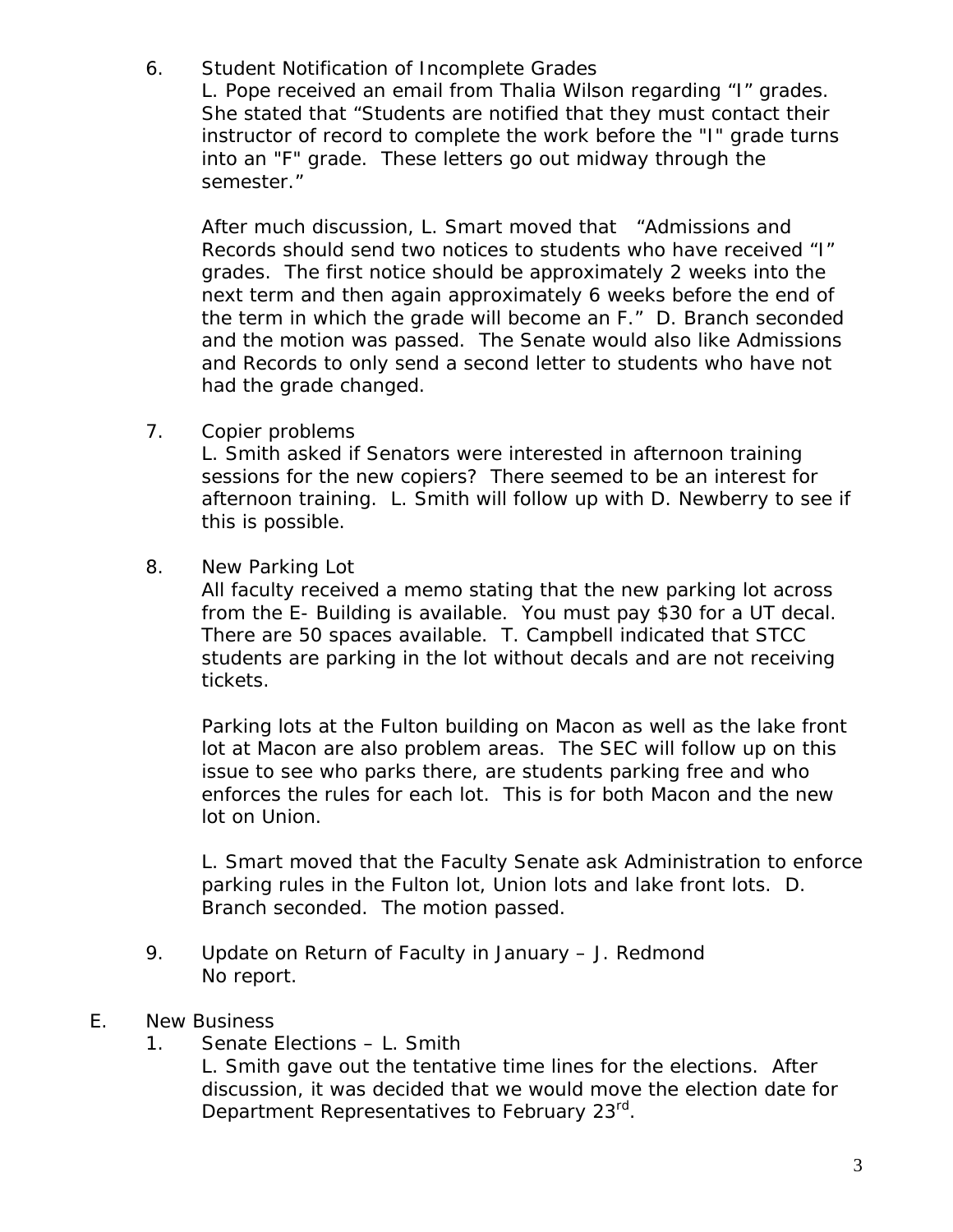L. Smith also discussed the issue with two election committees which are called for by the Constitution and the Bylaws. Do we really need both committees? Since changing something in the Constitution would require a lot of work, L. Smart moved that we suspend the Election Committee in the Bylaws for now. C. McKinney seconded the motion which passed.

R. Schlichter indicated that the Department of Information and Technology no longer exists. The Faculty Senate will have to address this issue when electing the new departmental representatives.

2. Faculty Awards – L. Smart

L. Peeples will chair this committee and L. Smart will be on the committee along with S. Dunn. The time line and applications from last year were passed out. Dates will be changed to reflect the current years dates. Clarification is needed on who will accept the applications this year since Arch Griffin is not here.

- 3. Other Issues
	- a. Security Issues

G. Spencer indicated that the walkway on the Southeast corner of Fulton has hedges and a bridge. This poses problems at night when people are leaving the building. Could the hedges be removed to eliminate the security issue? L. Smith will follow up with this issue.

b. Loading Zone

D. Smith brought up the issue of Faculty Loading Zones on each campus. There needs to be a place where Faculty can stop and unload materials without receiving a parking ticket. D. Branch moved that we identify and establish Faculty Loading Zones on each Campus. On Macon on the NW corner of Whitehead, Thornton and behind the trailers. On Union in the Myrtle Lot. The motion was seconded by L. Smart and passed.

c. Distance Education

L. Smith indicated that money has been received by the Center of Emphasis to offer seminars on issues relating to faculty other than technology. The Senate was asked for suggestions for topics. Faculty portfolio development, anti-plagiarism and disciple issues were suggested. Additional topics can be sent to L. Smith.

# F. Adjournment

The meeting was adjourned at 4:00.

\*Senate Sharepoint Web Site: <http://internal.southwest.tn.edu/fac-senate/>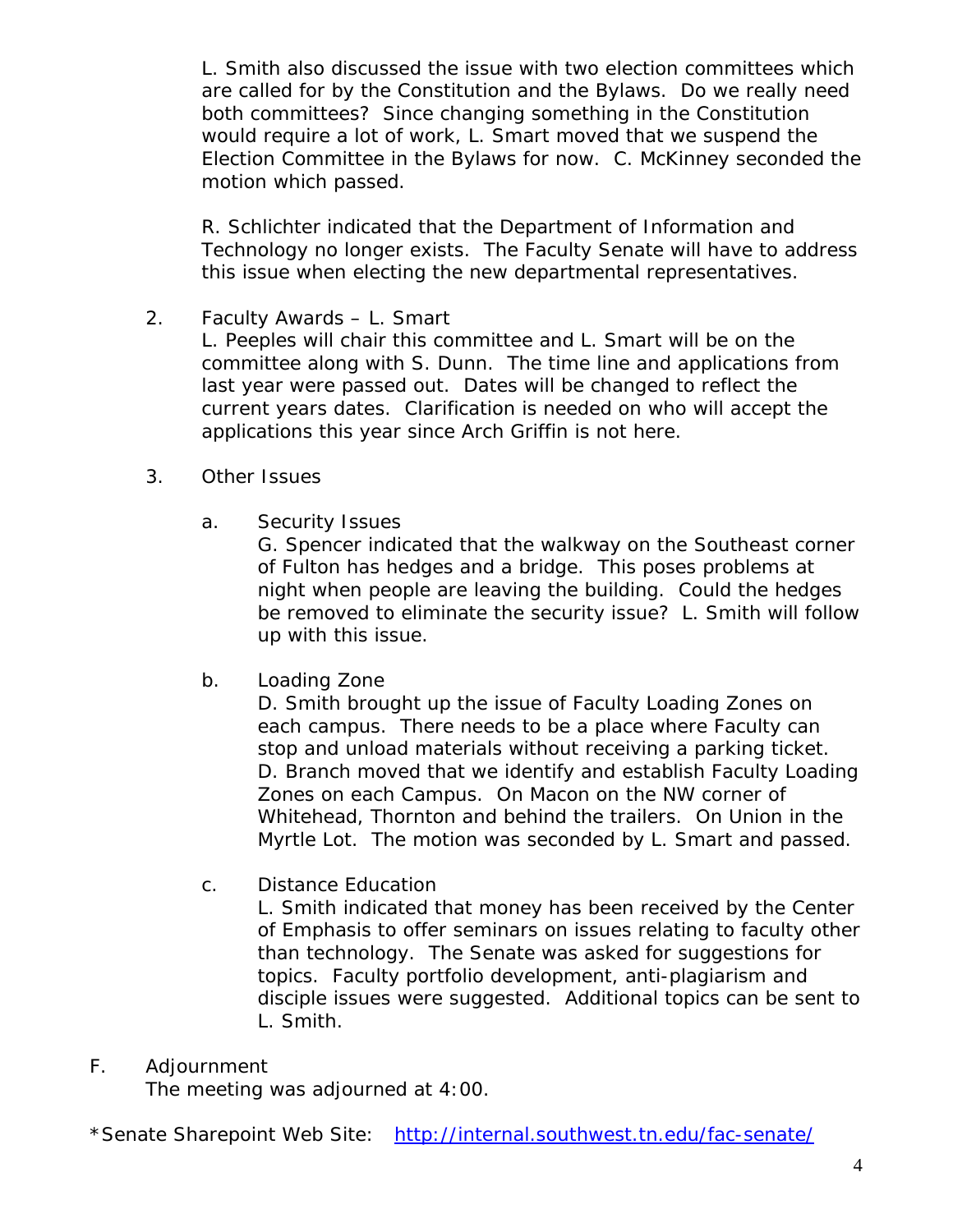#### **2005-2006 Senate**

President: Steve Haley shaley 5635 \_Proxy\_\_

# **Division Senators:**

**Division Senators of Liberal Studies and Education - Five Seats.** Roll

(Developmental Studies, Education, Fine Arts/Language and Literature, Social and Behavioral Science/Criminal Justice)

| Mary Ann Bodayla (2yrs) | mbodayla | Social Behav. Sci./Crim. Just. | $5197$ _Proxy_ |
|-------------------------|----------|--------------------------------|----------------|
| Doug Branch (2yrs)      | dbranch  | Fine Arts/Lang. and Lit.       | $4483$ X       |
| Lilliette Smith (2yrs)  | ljsmith  | Social Behav. Sci./Crim. Just. | 4125__X__      |
| Vava Cook (1yr)         | vcook    | Education                      | 4648__X__      |
| Victoria Gray (1yr)     | vgray    | Social Behav. Sci./Crim. Just. | 4678 X         |

## **Division Senators of Business, Career Studies and Technology - Five Seats.**

(Accountacy/Office Adm./Career Studies, Business Adm. and Paralegal Studies, Information Tech/Graphic Arts, Engineering Tech., Industrial and Environ. Tech.)

| Jerry Redmond (2yrs)   | jredmond      | Information Tech., Graph. Arts. | 4410 Leave     |
|------------------------|---------------|---------------------------------|----------------|
| Gary Spencer (2yrs)    | gspencer      | Engineering Tech.               | 4404 _X___     |
| Jeffrey Steward (2yrs) | jstewart      | Indus & Environ Technologies    | $4665$ _X_____ |
| Sarah Dunn (1yr)       | sdunn         | Information Tech., Programming  | 4152_Ab____    |
| Lee Smart (1yr)        | <b>Ismart</b> | Accountancy/ Office Adm.        | $5076\_X$      |

# **Division Senators of Math, Natural Sciences, & Health Sciences - Four Seats.**

(Nursing, Mathematics, Natural Sciences, Allied Health)

| Bill Turner (2yrs)  | wturner  | Mathematics             | 6023 X    |
|---------------------|----------|-------------------------|-----------|
| Doug Smith (1yr)    | dsmith   | <b>Natural Sciences</b> | 4128_X___ |
| Linda Pope (1yr)    | lpope    | Allied Health           | 5056 X    |
| Roma Magtoto (2yrs) | rmagtoto | Nursina                 | 5435 X    |

#### **Department Senators:**

**Division: Business, Career Studies & Tech.** 

#### **Departments:**

- **a. Accountancy, Office Admin. & Career Studies**
- **b. Administration & Paralegal Studies**
- **c. Info. Tech. & Graphic Arts Tech.**
- **d. Engineering Technologies**
- **e. Indus & Environ Technologies**

| Leslie Peeples (2yrs)   | <i>lpeeples</i> | Accountancy/ Office Adm.        | 4006 X      |
|-------------------------|-----------------|---------------------------------|-------------|
| Christy Vineyard (2yrs) | ccrabtree       | Business Adm. and Paralegal St. | 4668_Leave  |
| Roger Schlichter (1yr)  | rschlichter     | Information Tech./Graphic Arts  | 4144_X____  |
| Lisa Jones (2yrs)       | Igjones         | Engineering Tech.               | 4983_Proxy_ |
| Carl Wagner (2yrs)      | cwagner         | Industrial and Environ. Tech.   | 4160_X____  |